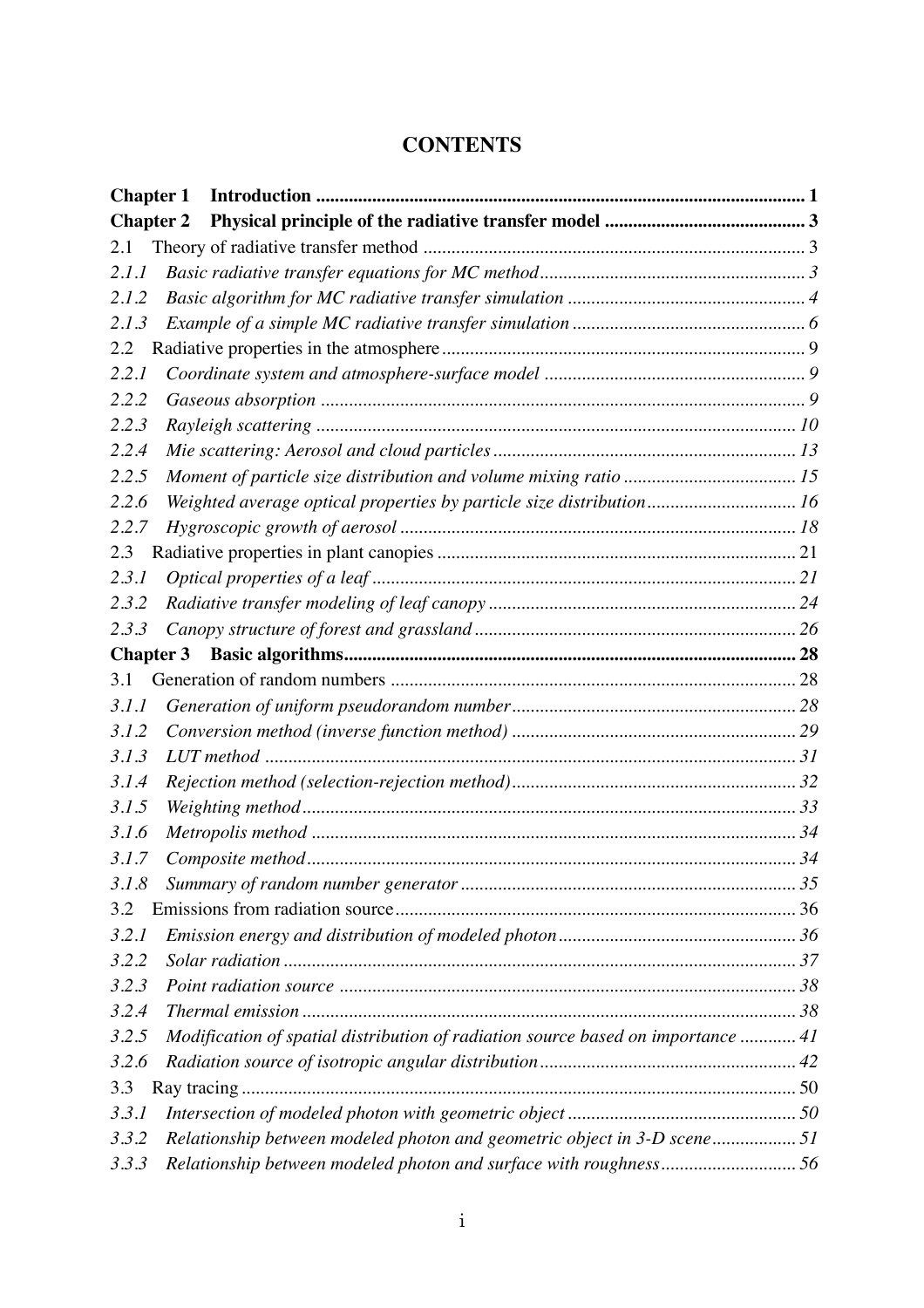| 4.1          |                                                                                |  |
|--------------|--------------------------------------------------------------------------------|--|
|              | <b>Chapter 4</b>                                                               |  |
| 3.12.2       |                                                                                |  |
| 3.12.1       |                                                                                |  |
| 3.12         |                                                                                |  |
| 3.11.2       |                                                                                |  |
| 3.11.1       |                                                                                |  |
| 3.11         |                                                                                |  |
| 3.10.2       |                                                                                |  |
| 3.10.1       |                                                                                |  |
| 3.10         |                                                                                |  |
| 3.9.2        |                                                                                |  |
| 3.9.1        |                                                                                |  |
| 3.9          |                                                                                |  |
| 3.8.5        |                                                                                |  |
| 3.8.4        |                                                                                |  |
| 3.8.3        |                                                                                |  |
| 3.8.2        |                                                                                |  |
| 3.8.1        | Definition of radiative quantities and sampling of quantities by MC method 113 |  |
| 3.8          |                                                                                |  |
| 3.7.3        |                                                                                |  |
| 3.7.2        |                                                                                |  |
| 3.7.1        |                                                                                |  |
| 3.7          |                                                                                |  |
| 3.6.6        |                                                                                |  |
| 3.6.5        |                                                                                |  |
| 3.6.4        |                                                                                |  |
| 3.6.3        |                                                                                |  |
| 3.6.2        |                                                                                |  |
| <i>3.6.1</i> |                                                                                |  |
| 3.6          |                                                                                |  |
| 3.5.2        |                                                                                |  |
| 3.5.1        |                                                                                |  |
| 3.5          |                                                                                |  |
| 3.4.4        |                                                                                |  |
| 3.4.3        |                                                                                |  |
| 3.4.2        |                                                                                |  |
| <i>3.4.1</i> |                                                                                |  |
| 3.4          |                                                                                |  |
| 3.3.5        |                                                                                |  |
| 3.3.4        |                                                                                |  |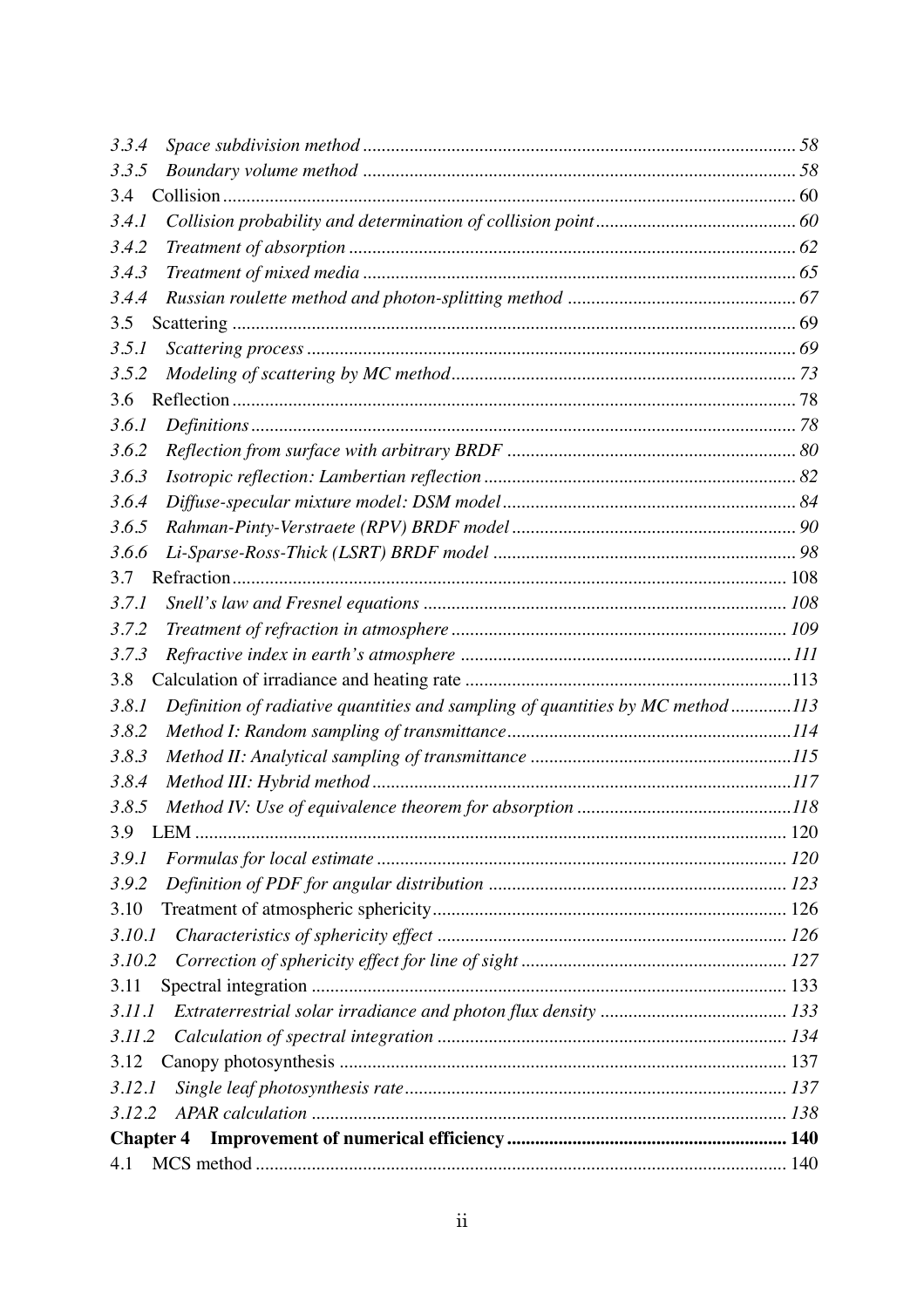| 4.1.1          |                                                                                                |  |
|----------------|------------------------------------------------------------------------------------------------|--|
| 4.1.2          |                                                                                                |  |
| 4.2            |                                                                                                |  |
| 4.2.1          |                                                                                                |  |
| 4.2.2          |                                                                                                |  |
| 4.2.3          |                                                                                                |  |
| 4.2.4          |                                                                                                |  |
| 4.2.5          |                                                                                                |  |
| 4.2.6          | Semi-analytical calculation of direct-beam and single-scattering components  155               |  |
| 4.3            |                                                                                                |  |
| 4.3.1          |                                                                                                |  |
| 4.3.2          |                                                                                                |  |
| 4.3.3          |                                                                                                |  |
|                | Introduction of radiative transfer models and examples of applications 160<br><b>Chapter 5</b> |  |
| 5.1            |                                                                                                |  |
| 5.2            |                                                                                                |  |
| 5.2.1          |                                                                                                |  |
| 5.2.2          |                                                                                                |  |
| 5.3            |                                                                                                |  |
| 5.3.1          |                                                                                                |  |
| 5.3.2          |                                                                                                |  |
|                | <b>Chapter 6</b>                                                                               |  |
|                |                                                                                                |  |
|                |                                                                                                |  |
| A <sub>1</sub> |                                                                                                |  |
| A1.1           |                                                                                                |  |
| A1.2           |                                                                                                |  |
|                |                                                                                                |  |
| A1.4           |                                                                                                |  |
| AI.5           |                                                                                                |  |
| A2             |                                                                                                |  |
| A3             |                                                                                                |  |
| A4             |                                                                                                |  |
| A <sub>5</sub> |                                                                                                |  |
| A5.1           |                                                                                                |  |
| A5.2           |                                                                                                |  |
| A5.3           |                                                                                                |  |
| A <sub>6</sub> | Determination of random point in a circle: Polar coordinate method 190                         |  |
| A7             |                                                                                                |  |
| A7.1           |                                                                                                |  |
| A7.2           |                                                                                                |  |